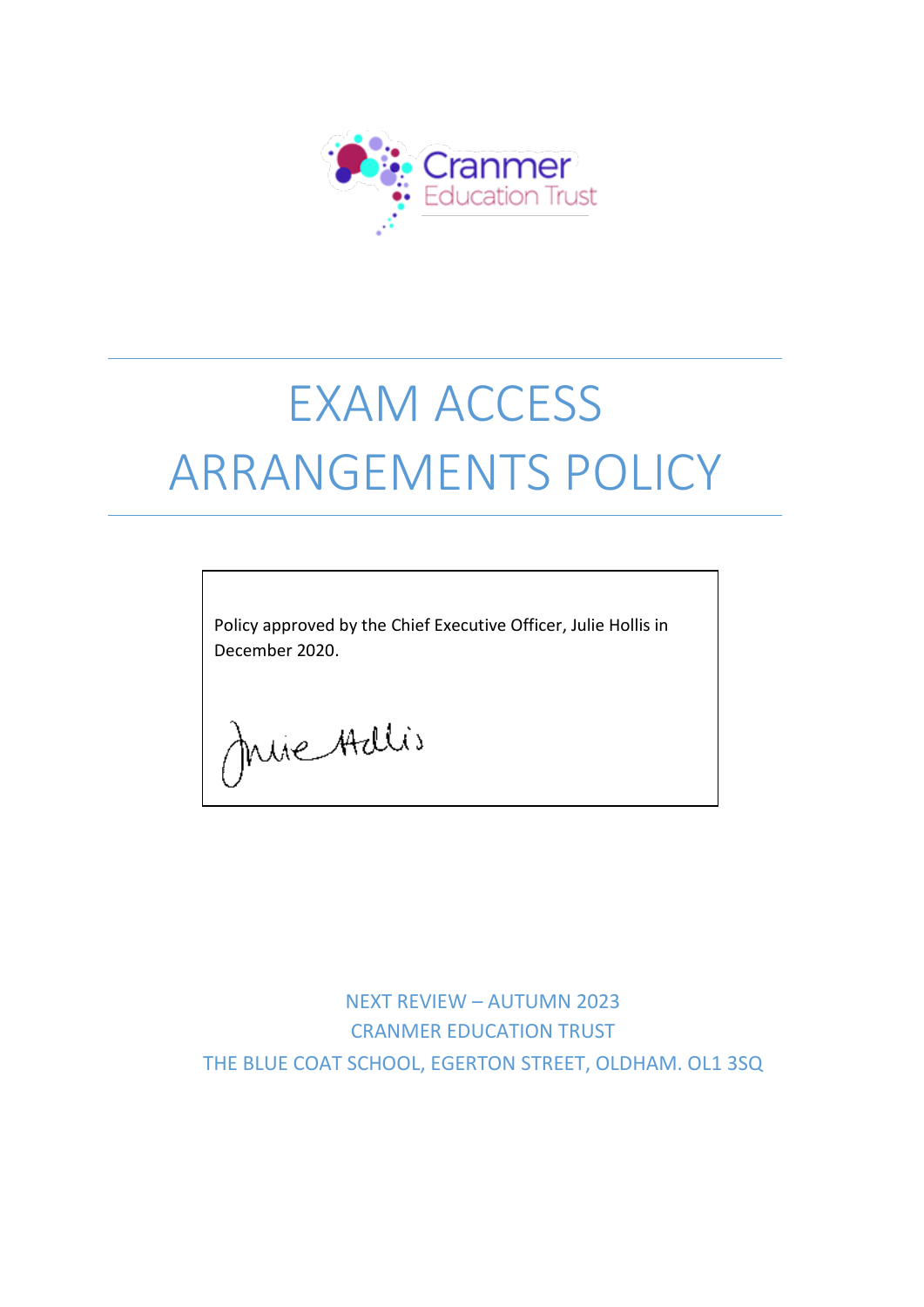# 1. Introduction

- 1.1 This policy outlines how Cranmer Education Trust schools will organise specific Exam Access Arrangements for young people with Special Educational Needs and Disabilities (SEND) or temporary injuries.
- 1.2 Our schools are fully inclusive environments with an ethos and culture of achievement for all where the aim is that all pupils experience a full, wide ranging, engaging curriculum. We have the highest expectations of all our children and young people on their educational journey; to achieve excellence, meet and exceed national expectations, and be able to progress confidently to further education, training employment and life.
- 1.3 The intention behind access arrangements it so meet the particular needs of an individual candidate to achieve those high expectations, without affecting the integrity of the assessment.
- 1.4 This policy complies with the statutory requirement laid out in the JCQ [guidance.](https://www.jcq.org.uk/exams-office/access-arrangements-and-special-consideration/) The JCQ adjusts its regulations periodically and schools are bound to comply with the current regulations.
- 1.5 This policy has been written with reference to the following guidance and documents:
- 1.5.1 Equality Act 2010: Advice for schools DfE (Feb 2013)
- 1.5.2 SEND Code of Practice 0-25 (2014)
- 1.5.3 Schools SEND Information Report Regulations (2014)
- 1.5.4 Statutory Guidance on Supporting pupils at school with medical conditions (April 2014)
- 1.6 This policy should be read in conjunction with the following Trust policies:
- 1.6.1 Equality Policy
- 1.6.2 SEND Policy
- 1.6.3 Medical Conditions Policy
- 1.6.4 Local level School Accessibility Plan

## 2. What are Exam Access Arrangements?

- 2.1 An Exam Access Arrangement (EAA) is a provision or type of support given to a student (subject to exam board approval) in a national/public exam, where a particular need has been identified and it is provided so that the student has appropriate access to the exam.
- 2.2 EAAs are intended to give all candidates equal opportunity to demonstrate their skills, knowledge and understanding.
- 2.3 Procedures and practices relating to the awarding of EAAs are governed by the statutory duty to make reasonable adjustments to provision under [guidelines](https://www.jcq.org.uk/exams-office/access-arrangements-and-special-consideration/) produced by the Joint Council for Qualifications (JCQ).
- 2.4 The Joint Council for Qualifications (JCQ) explains that access arrangements "allow candidates with special educational needs and disabilities (SEND) or temporary injuries to access an assessment and show what they know and can do without changing the demands of the assessment".
- 2.5 Access arrangements should meet the needs of a candidate without affecting the integrity of the assessment.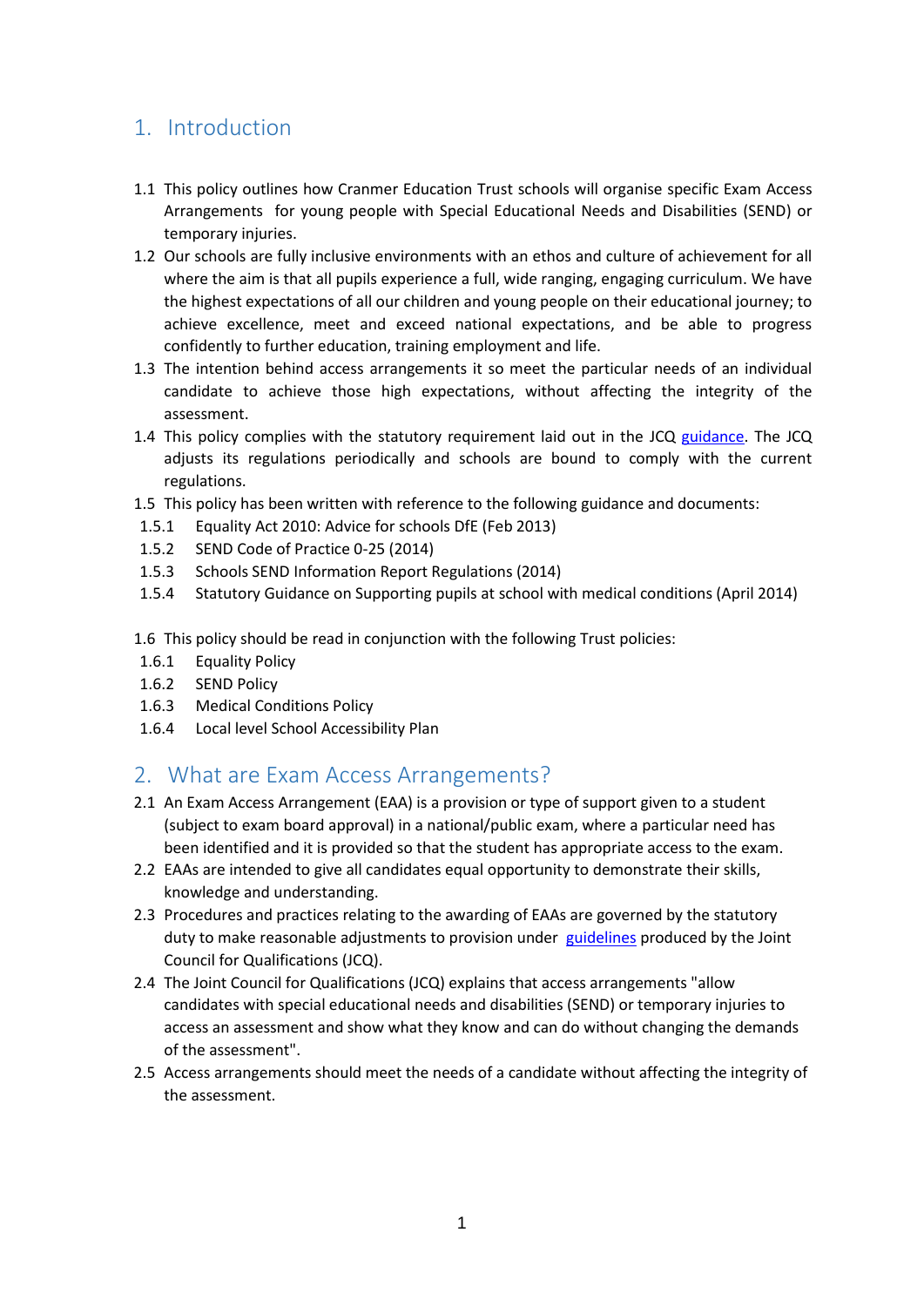# 3. The access arrangements our schools use include:

- 3.1 **Scribes**: a trained adult who writes for the student. The student would dictate their answers including all punctuation, grammar and relevant spellings and the scribe would write exactly what the student says. This provision is usually not encouraged for Maths or Modern Foreign Languages. This provision also includes the use of a word processor with spelling and grammar functions enabled. However, relevant spelling/grammar marks would then be deducted from the final exam score. The school cannot support the provision of speech recognition technology for this arrangement.
- 3.2 **Readers**: a trained adult who would read the question and relevant text (with the exception of an exam testing the student's reading, such as English comprehension and Modern Foreign Languages) for the student. The student would then write the answers themselves although this text could then be read back to the student, if requested. Under JCQ regulations, three or four candidates may share one reader and candidates with individual readers may be required to share a room.
- 3.3 **Word Processing**: access to a computer for an exam (if appropriate but not usually for subjects such as Maths and Modern Foreign Languages) so the student would word process their answers. Spelling and grammar checks would be disabled other than in exceptional circumstances where the student has 'scribe' provision (see above).
- 3.4 **25% Extra Time**: students may be entitled to an allowance of 25% extra time depending on their history of need and standardised scores below 85 relating to speed of reading, writing or processing.
- 3.5 **Supervised Rest Breaks**: where students are permitted to stop for short breaks during the exam and this time is then added to the finish time, with the effect of elongating the exam but not actually using any extra time.
- 3.6 **Prompter**: used for students with little sense of time or ability to concentrate, a trained adult/invigilator can prompt them with a few permitted phrases to refocus or move the student on to the next question or indicate how much time is left.
- 3.7 The above list is not exhaustive but does cover the most commonly used exam access arrangements but the school would ensure each student's needs are met as required. EAAs may also differ according to a student's needs within each subject ie. extra time may be awarded to extended writing subjects only.
- 3.8 The list of access arrangements and adjustments is not exhaustive and students requiring other access arrangements or adjustments may also be accommodated.
- 3.9 The JCQ approved tests we use to identify the need for such arrangements can be found in the [appendices](#page-7-0) of this policy.

## 4. Evidence Required for Access Arrangements

- 4.1 In all circumstances the school (centre) must follow the most up to date detailed JCQ guidance: "Adjustments for candidates with disabilities and learning difficulties Access Arrangements and Reasonable Adjustments"
- 4.2 When an access arrangement has been processed on-line and approved, for GCSE and GCE qualifications the evidence of need (where required) must be made available by the SENDCO to a JCQ Centre Inspector upon request. An awarding body may also request evidence of need when considered necessary. This can either be in hard copy paper format or electronically.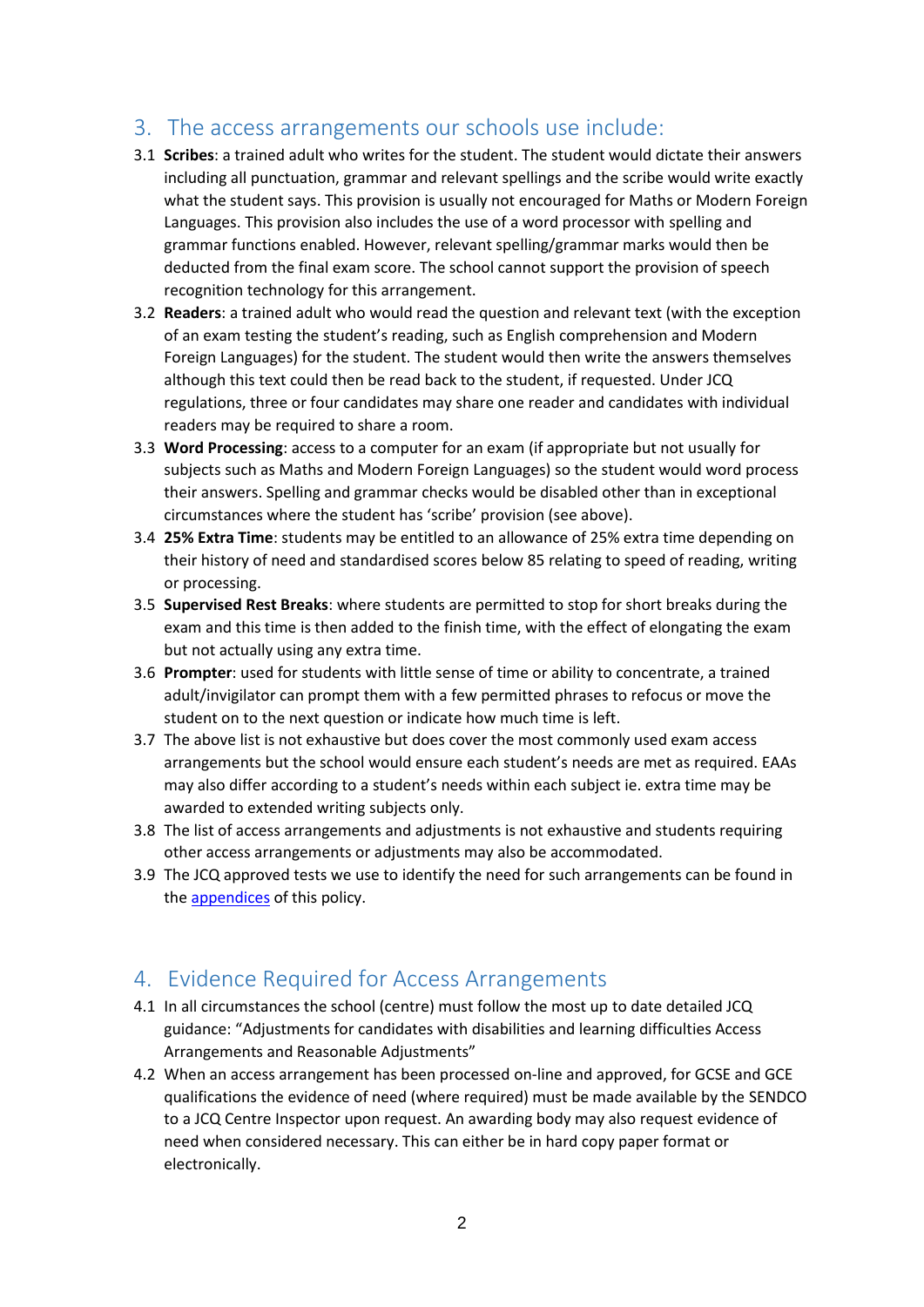4.3 Where the SENCo is storing access arrangements documentation electronically he/ she must create an e-folder for each individual candidate. The candidate's e-folder must hold each of the required documents for inspection.

# 5. Procedures for Exam Access Arrangements

- 5.1 Students will be identified for possible access arrangements. The JCQ publishes [information](https://www.jcq.org.uk/exams-office/access-arrangements-and-special-consideration/)  [on access arrangements,](https://www.jcq.org.uk/exams-office/access-arrangements-and-special-consideration/) reasonable adjustments, and special considerations for examinations for each school year. The publication suggests the types of access arrangements that may be appropriate for pupils with:
- 5.1.1 Cognition and learning needs
- 5.1.2 Communication and interaction needs
- 5.1.3 Sensory and physical needs
- 5.1.4 Social, mental and emotional needs
- 5.2 The [publication](https://www.jcq.org.uk/exams-office/access-arrangements-and-special-consideration/) explainsthat adjustments will not be approved if they:
- 5.2.1 Involve unreasonable costs to the awarding body
- 5.2.2 Involve unreasonable timeframes
- 5.2.3 Affect the security and integrity of the assessment
- 5.3 Students will be identified for possible access arrangements through a combination of the following criteria:
- 5.3.1 from Year 7 as a result of information from primary schools, prior access arrangements and/orlow attainment;
- 5.3.2 scores in relevant assessments; referral from a teacher and evidence supporting student's area of need;
- 5.3.3 EAAs granted/officially approved by previous secondary school (subject to relevant paperwork being sent to the SEND department of the school) in addition to clear evidence of need and confirmation of qualifications of prior school's specialist assessor;
- 5.3.4 presentation of a recent medical letter/diagnosis from a qualified heath care professional; and
- 5.3.5 parental concern expressed to a subject/form teacher.
- 5.3.6 'Provisional' access arrangements granted in Years 7, 8 or 9 are not automatically guaranteed for GCSE exams. Official approval is normally requested by the Autumn Term of Year 10 and is subject to results from the school's designated specialist and/or a medical diagnosis/report. EAAs have to be officially approved for all students taking GCSE, AS and A Levels. However, it is our aim to have 'provisional' access arrangements in place for internal assessments for students in younger years as soon as additional needs are identified so this becomes a student's normal way of working.
- 5.3.7 Students who are deemed eligible for access arrangements in Key Stage 4 will be tested (at the earliest in Year 9) by the school's designated 'specialist assessor' to ensure the results are valid for official approval for the entire GCSE period.
- 5.3.8 Exam access arrangements for students in Years 11, 12 and 13 will only be considered for those students identified before the autumn half term break commences. This allows the school sufficient time to gather evidence of need in the classroom, evidence of normal way of working (including the mock exams) and assessment by the school'sdesignated 'specialist assessor'. This evidence is required to meet the JCQ deadline for submissions (currently set in February).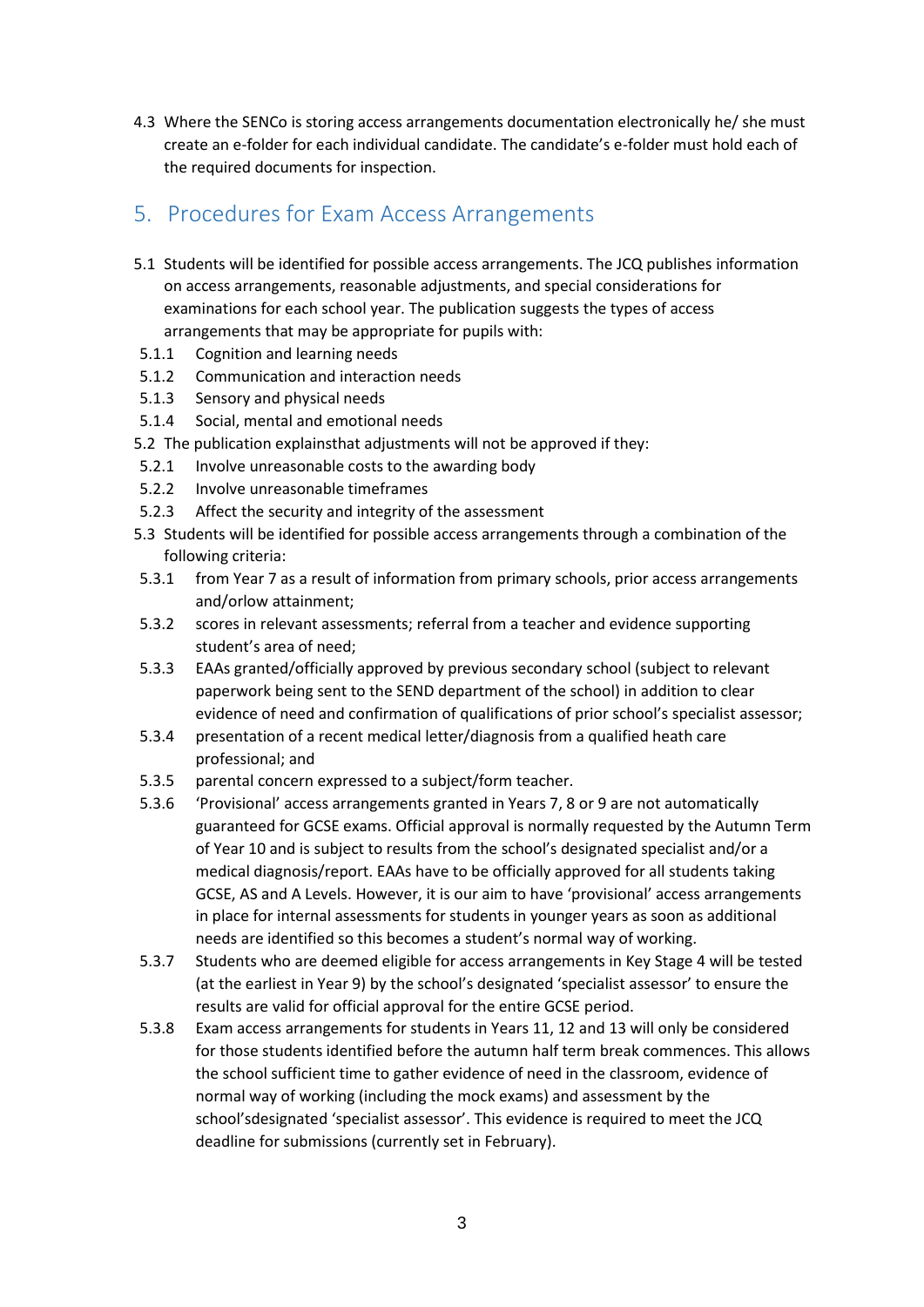- 5.4 All exam access arrangements for Key Stage 5 students (A Levels) must be resubmitted for official approval by the school and evidence of continued need within the classroom is essential for this process.
- 5.5 Students will be identified for possible access arrangements from Year 12 as a result of information from secondary schools, prior access arrangements and/or low attainment scores in relevant assessments
- 5.6 As advised by the JCQ, the school will not accept privately commissioned assessments as sole evidence for exam access arrangements.
- 5.7 Privately commissioned assessments will only be considered as background evidence, additional to qualitative and quantifiable evidence gathered by the school to reflect the candidates' significant, persistent and longterm need and their normal way of working in school.
- 5.8 With the exception of temporary illness, or injury on the day of the examination, students who require EEA provision for medical purposes will need to provide written evidence from an appropriate medical professional in March of the year they will be sitting exams, stating their current diagnosis, treatment and details of how it might affect their performance. Historical information will not be taken into consideration. Any EEA provision will then be put in place to comply with current JCQ regulations, which may differ from that suggested by the medical professional.
- 5.9 The Achivement for All Department is responsible for EAA provision and duties include the following:
- 5.10 ensuring there is appropriate evidence for a student's exam access arrangement;
- 5.11 informing subject teachers at regular intervals regarding student's exam access arrangements and how they should be supported in the classroom;
- 5.12 liaison with Exams Team;
- 5.13 informing parents/carers about student's provisional access arrangements, specialist assessor tests and official approval of arrangements for GCSE or A Levels;
- 5.14 ensuring each student understands how to use their access arrangements and under what circumstances; and
- 5.15 monitoring the use of exam access arrangements to ensure they remain appropriate and they become the student's normal way of working.
- 5.16 It is the responsibility of the student and the subject teacher to ensure EAAs are put in place for any assessments and tests taking place in lessons (these do not include formal GCSE/A Level exams).

# 6. Roles and Responsibilities

### 6.1 The role of the Trust Board

- 6.1.1 The Trust Board has overall responsibility, and ultimate decision-making authority, for Equality and SEND legal compliance.
- 6.1.2 The Trust Board exercises its specific legal obligation for SEND and Equality through the setting of the Trust-wide policies.
- 6.1.3 The Trust board, through the Standards Committee, CEO and Executive Team, approves recommended systems and will take such steps as it is reasonable to have to take to avoid the substantial disadvantage to a disabled person caused by not having reasonable access arrangements.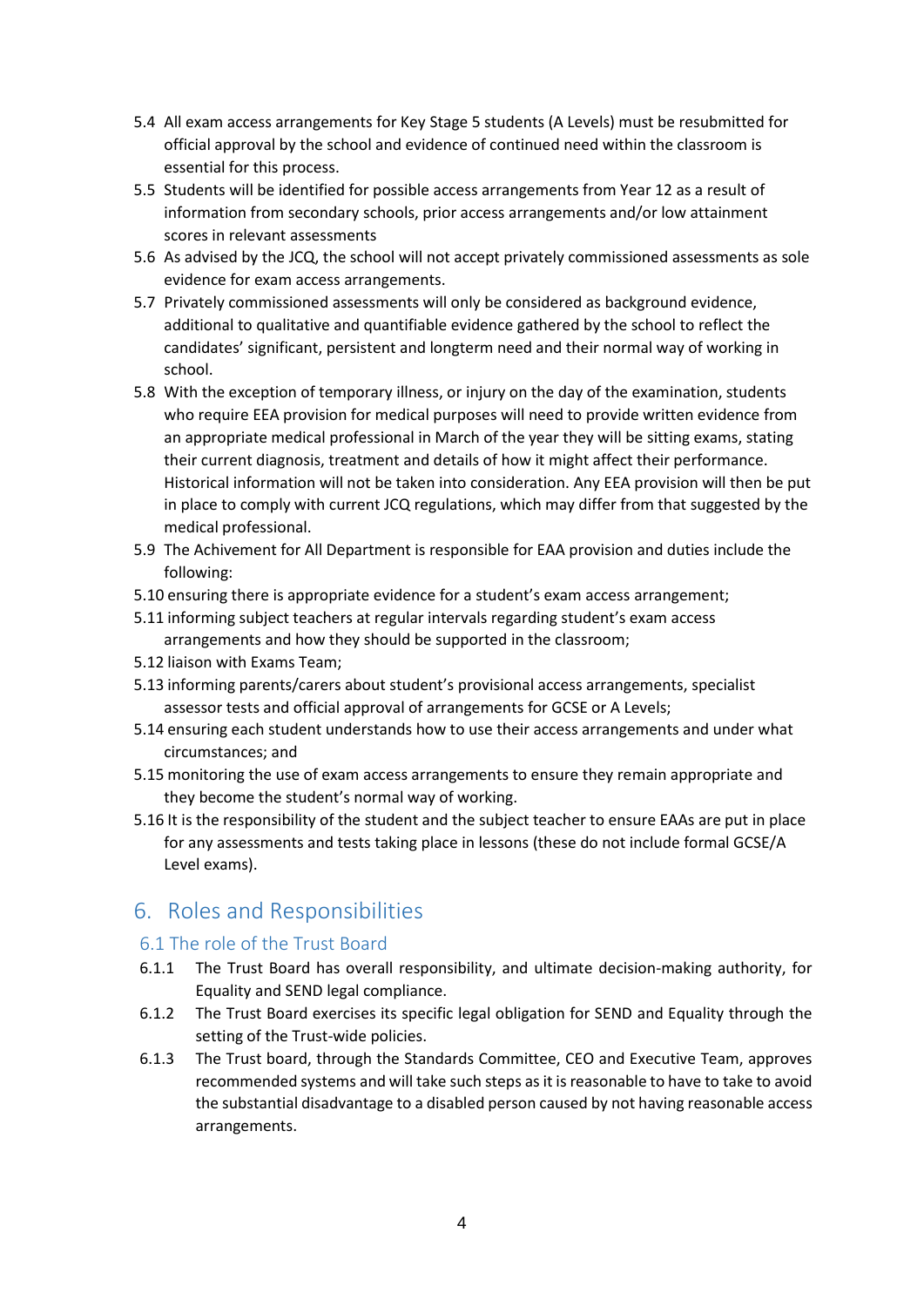#### 6.2 The role of the CEO and Executive Team

- 6.2.1 The CEO and Executive Team develop and keep under continuous review the Examinations Access Arrangements Policy to advise the Trust Board.
- 6.2.2 The CEO and Executive Team receive reports from Headteachers and advise the Trust Board on risks to the Directors and to the Trust generally and establish the appropriate staffing, allocation of resources and funding arrangements required for Examinations Access Arrangements.
- 6.2.3 The CEO and Executive Team recommend systems to support individual schools to mitigate risk to the Directors and the Trust generally.

#### 6.3 The role of the Standards Committee

- 6.3.1 Oversee the monitoring of compliance with SEND law having regard to the statutory guidance, 'the SEND Code of Practice: 0 to 25 years'.
- 6.3.2 Monitor and review policy drawing on SENDCO reports and local committee reports.
- 6.3.3 The Standards Committee will undertake 'deep dives' on SEND. They will scrutinise the work the Local Committee named person for SEND does at each school. This will include Examinations Access Arrangements.

#### 6.4 The role of the Local Committee

6.4.1 Local committees will review SEND practice and procedures in schools by appointing a designated local committee member(s), with specific oversight of the school's arrangements for SEND, which will include Examinations Access Arrangements.

#### 6.5 The role of the Headteacher

- 6.5.1 In all trust schools the Headteacher retains overall responsibility for Achievement for All/SEND within the school including Examinations Access Arrangements.
- 6.5.2 The Headteacher will ensure that Trust policies and procedures are followed by all staff.
- 6.5.3 The Headteacher will determine the approach , in line with Trust Policy, for children with additional needs or injury who need Examinations Access Arrangements or will delegate the responsibility to the appropriately trained member of staff such as the Achievement for All Co-ordinator/SENDCO.
- 6.5.4 The Headteacher will ensure the school's local procedures are reviewed annually in line with Trust policy and communicated to all staff and parents.
- 6.5.5 In a large school it is good practice to have more than one teacher working with the Achievement for All/SEND team and overseeing Examinations Access Arrangements.
- 6.5.6 Headteachers may deploy staff in their schools to carry out Examinations Access Arrangements as they see fit.
- 6.5.7 Headteachers should review regularly how expertise and resources can be used to support Examinations Access Arrangements.
- 6.5.8 Headteachers are responsible for determining "reasonable" for the purposes of Examinations Access Arrangements.

#### 6.6 The role of the SENDCO

- 6.6.1 Will undergo training to ensure the skills and knowledge required to make adequate arrangements for Examinations Access Arrangements.
- 6.6.2 To have an overview of all pupils' SEND needs, EHC plans, medical needs and students with injuries and consider their needs for examinations.
- 6.6.3 To put together a portfolio of "evidence of need" to support applications for access arrangements.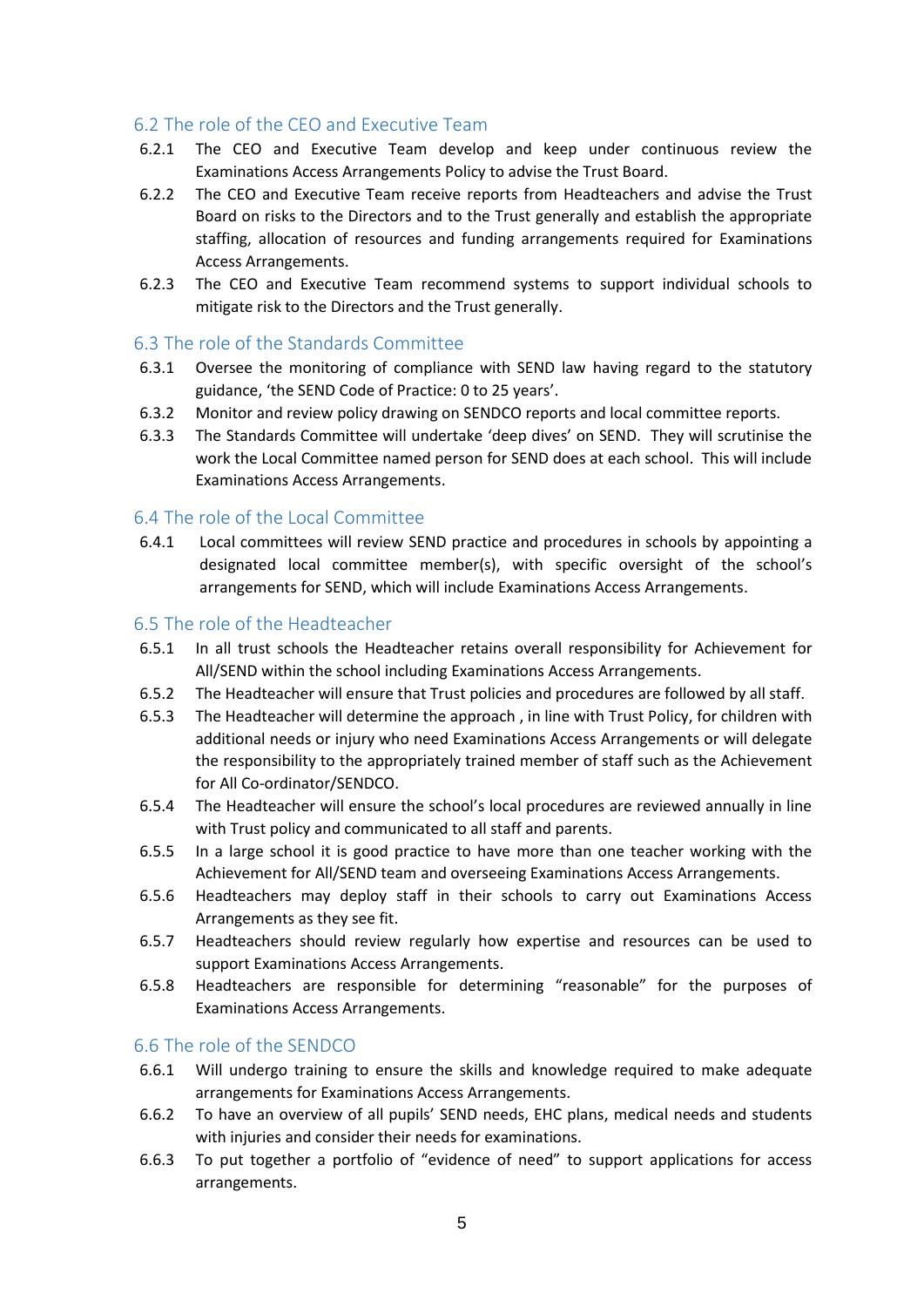- 6.6.4 Manages the application procedure, ensuring that full supporting evidence is available before starting the application
- 6.6.5 To ensure efficient systems of communication methods to inform staff of pupils' Access Arrangements.
- 6.6.6 To inform parents when Access Arrangements provision is being made for their child.
- 6.6.7 To inform the headteacher or his/her nominated representative of any issues around Access Arrangements.
- 6.6.8 To ensure all school staff receive regular and appropriate development and training to be able to support Examinations Access Arrangements e.g. as a scribe or a reader.
- 6.6.9 To maintain detailed, accurate, secure records of Examinations Access Arrangements and make available for JCQ inspection if necessary.
- 6.6.10 Ideally, the SENCo will also be the in-house designated assessor and will thus assess candidates, process applications on-line and hold the evidence for inspection purposes for GCSE and/or GCE qualifications. The SENDCO must work with teaching staff to identify the most appropriate published format of modified papers which will enable the candidate(s) to access their examinations.
- 6.6.11 To maintain detailed, accurate, secure records of Examinations Access Arrangements and make available for JCQ inspection if necessary.

#### 6.7 The Role of the Subject Teacher

- 6.7.1 To ensure EAAs are put in place for any assessments and tests taking place in lessons (these do not include formal GCSE/A Level exams).
- 6.7.2 This will be done with the support of the AFA Department where required.

#### 6.8 The Role of the HLTA teaching assistant

- 6.8.1 Supports the work of the Achivement for All Co-ordinator/SENDCO.
- 6.8.2 Will take operational responsibility for an agreed system for Examination Access Arrangements.
- 6.8.3 Monitoring of the day to day deployment and work of the members of staff who support Examination Access Arrangements.
- 6.8.4 Will have access arrangements training depending on context.
- 6.8.5 To maintain detailed, accurate, secure records of Examinations Access Arrangements and make available for JCQ inspection if necessary.

#### 6.9 The Role of the Examinations Officer

- 6.9.1 Ensure that JCQ guidelines are adhered to at all times and report to the SENDCO or Headteacher any concerns of issues.
- 6.9.2 To work closely with the SENDCO in making arrangements for facilitating Examinations Access Arrangements.
- 6.9.3 To ensure that Examination Invigilators receive the correct communication, training and development with regards to Examinations Access Arrangements.
- 6.9.4 To maintain detailed, accurate, secure records of Examinations Access Arrangements and make available for JCQ inspection if necessary.

## 7. Reasonable Adjustments

7.1 Reasonable adjustments' are made where a candidate, who is disabled within the meaning of the Act, would be at a substantial disadvantage in comparison to someone who is not disabled.